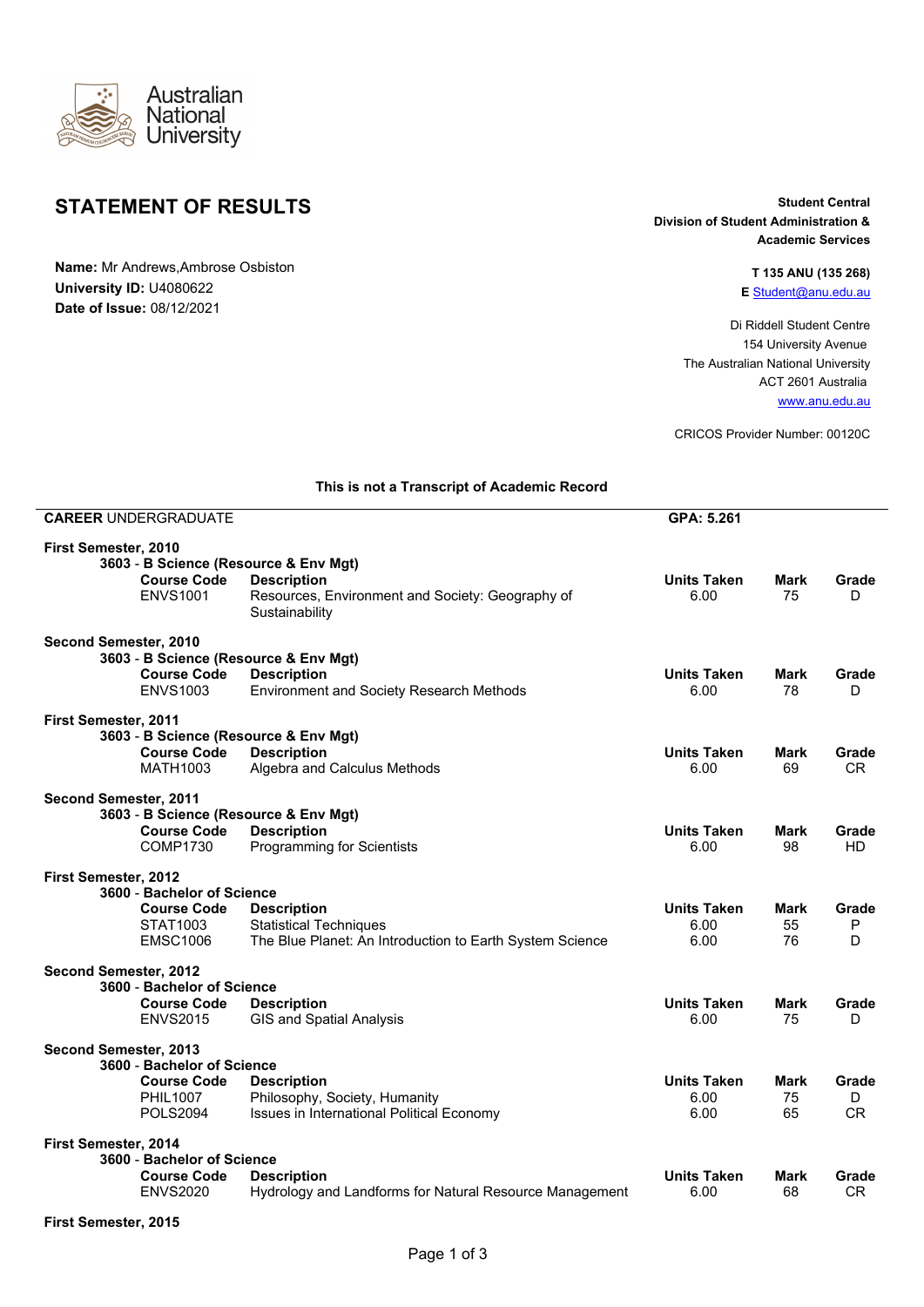

|                             | 3600 - Bachelor of Science                       |                                                     |                            |                        |                        |
|-----------------------------|--------------------------------------------------|-----------------------------------------------------|----------------------------|------------------------|------------------------|
|                             | <b>Course Code</b>                               | <b>Description</b>                                  | <b>Units Taken</b>         | Mark                   | Grade                  |
|                             | <b>ENVS3016</b>                                  | <b>Special Topic</b>                                | 6.00                       | 75                     | D                      |
| Second Semester, 2015       |                                                  |                                                     |                            |                        |                        |
|                             | 3600 - Bachelor of Science                       |                                                     |                            |                        |                        |
|                             | <b>Course Code</b>                               | <b>Description</b>                                  | <b>Units Taken</b>         | Mark                   | Grade                  |
|                             | <b>ENVS2004</b>                                  | Weather, Climate and Fire                           | 6.00                       | 80                     | HD.                    |
| First Semester, 2016        |                                                  |                                                     |                            |                        |                        |
|                             | 3600 - Bachelor of Science                       |                                                     |                            |                        |                        |
|                             | <b>Course Code</b>                               | <b>Description</b>                                  | <b>Units Taken</b>         | Mark                   | Grade                  |
|                             | COMP2410                                         | Networked Information Systems                       | 6.00                       | 91                     | HD.                    |
| Second Semester, 2016       |                                                  |                                                     |                            |                        |                        |
|                             | 3600 - Bachelor of Science                       |                                                     |                            |                        |                        |
|                             | <b>Course Code</b><br><b>ENVS3013</b>            | <b>Description</b><br>Climatology                   | <b>Units Taken</b><br>6.00 | Mark<br>58             | Grade<br>Ρ             |
|                             | <b>ASIA2271</b>                                  | The Making of South Asia                            | 6.00                       | 78                     | D                      |
|                             |                                                  |                                                     |                            |                        |                        |
| First Semester, 2017        | 3600 - Bachelor of Science                       |                                                     |                            |                        |                        |
|                             | <b>Course Code</b>                               | <b>Description</b>                                  | <b>Units Taken</b>         | Mark                   | Grade                  |
|                             | <b>ENVS2011</b>                                  | Human Ecology                                       | 6.00                       | 68                     | CR.                    |
|                             |                                                  |                                                     |                            |                        |                        |
| <b>Winter Session, 2017</b> | 3600 - Bachelor of Science                       |                                                     |                            |                        |                        |
|                             | <b>Course Code</b>                               | <b>Description</b>                                  | <b>Units Taken</b>         | Mark                   | Grade                  |
|                             | <b>ENVS2002</b>                                  | Environmental Measurement, Modelling and Monitoring | 6.00                       | <b>NCN</b>             | <b>NCN</b>             |
|                             |                                                  |                                                     |                            |                        |                        |
| Second Semester, 2017       | 3600 - Bachelor of Science                       |                                                     |                            |                        |                        |
|                             | <b>Course Code</b>                               | <b>Description</b>                                  | <b>Units Taken</b>         | Mark                   | Grade                  |
|                             | <b>ENVS2023</b>                                  | Sustainable Agricultural Systems                    | 6.00                       | 67                     | CR.                    |
| First Semester, 2018        |                                                  |                                                     |                            |                        |                        |
|                             | 3600 - Bachelor of Science                       |                                                     |                            |                        |                        |
|                             | <b>Course Code</b>                               | <b>Description</b>                                  | <b>Units Taken</b>         | Mark                   | Grade                  |
|                             | COMP1100                                         | Programming as Problem Solving                      | 6.00                       | <b>NCN</b>             | <b>NCN</b>             |
|                             | <b>COMP2300</b>                                  | <b>Computer Organisation and Program Execution</b>  | 6.00                       | 80                     | HD.                    |
| First Semester, 2019        |                                                  |                                                     |                            |                        |                        |
|                             | 3600 - Bachelor of Science                       |                                                     |                            |                        |                        |
|                             | <b>Course Code</b>                               | <b>Description</b>                                  | <b>Units Taken</b>         | Mark                   | Grade                  |
|                             | <b>ENVS3028</b>                                  | <b>Environmental Policy</b>                         | 6.00                       | <b>WD</b><br><b>WD</b> | <b>WD</b><br><b>WD</b> |
|                             | <b>POLS2011</b>                                  | Development and Change                              | 6.00                       |                        |                        |
| Second Semester, 2019       |                                                  |                                                     |                            |                        |                        |
|                             | 3600 - Bachelor of Science                       |                                                     |                            |                        |                        |
|                             | <b>Course Code</b>                               | <b>Description</b>                                  | <b>Units Taken</b><br>6.00 | Mark<br>68             | Grade<br>CR.           |
|                             | <b>ENVS3020</b>                                  | Climate Change Science & Policy                     |                            |                        |                        |
| First Semester, 2020        |                                                  |                                                     |                            |                        |                        |
|                             | 3600 - Bachelor of Science                       |                                                     |                            |                        |                        |
|                             | <b>Course Code</b><br>COMP3310                   | <b>Description</b><br><b>Computer Networks</b>      | <b>Units Taken</b><br>6.00 | Mark<br>72             | Grade<br>D             |
|                             |                                                  |                                                     |                            |                        |                        |
| Second Semester, 2020       |                                                  |                                                     |                            |                        |                        |
|                             | 3600 - Bachelor of Science<br><b>Course Code</b> |                                                     | <b>Units Taken</b>         | Mark                   | Grade                  |
|                             | <b>ENVS1008</b>                                  | <b>Description</b><br>Sustainable Development       | 6.00                       | <b>WD</b>              | <b>WD</b>              |
|                             |                                                  |                                                     |                            |                        |                        |
| Second Semester, 2021       |                                                  |                                                     |                            |                        |                        |
|                             | 3600 - Bachelor of Science<br><b>Course Code</b> | <b>Description</b>                                  | <b>Units Taken</b>         | Mark                   | Grade                  |
|                             | <b>COMP2400</b>                                  | <b>Relational Databases</b>                         | 6.00                       | 80                     | HD                     |